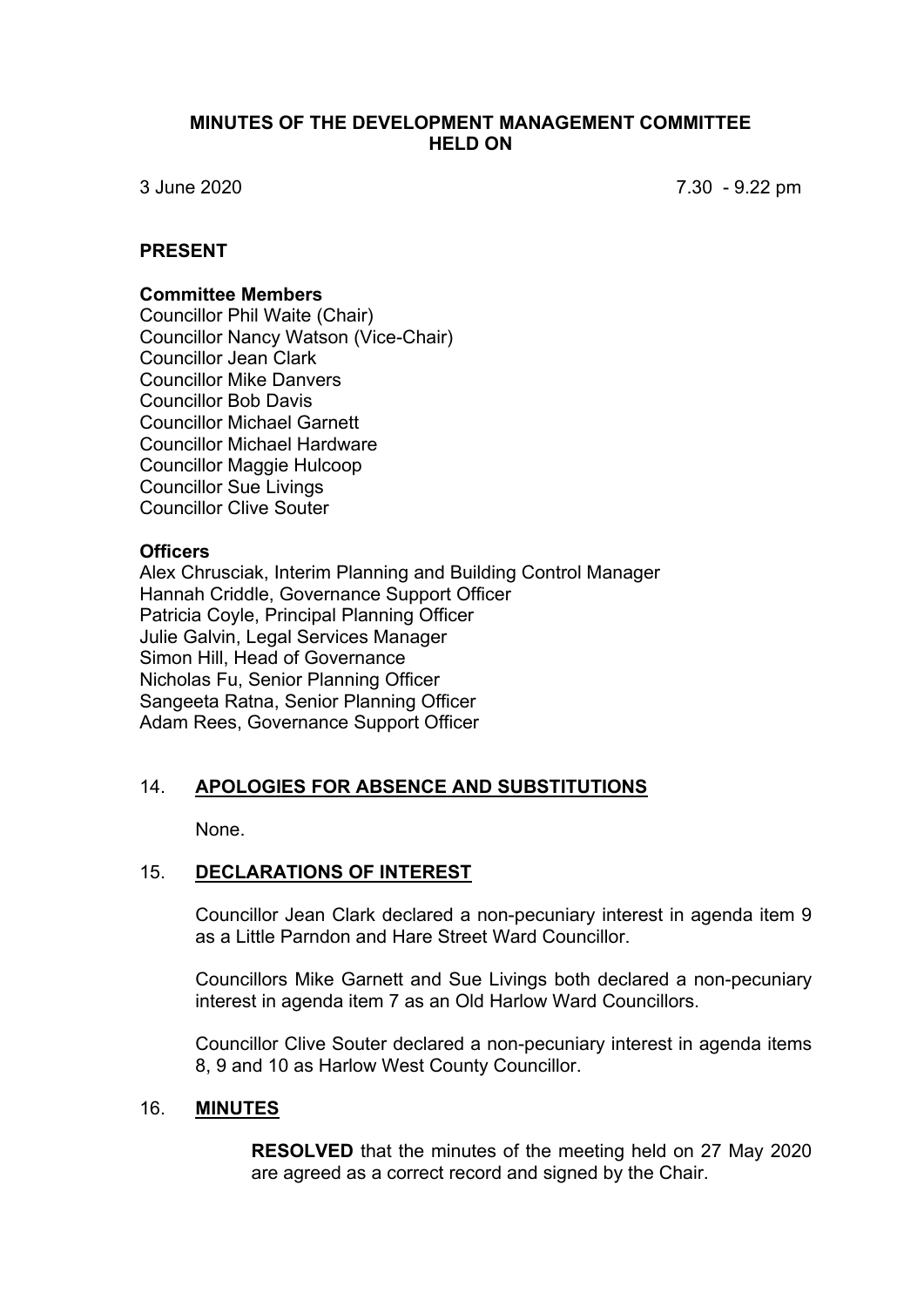## 17. **MATTERS ARISING**

None.

## 18. **WRITTEN QUESTIONS**

None.

## 19. **PROCEDURE FOR CONSIDERATION OF PLANNING APPLICATIONS**

**RESOLVED** that the procedure for the conduct of the meeting is noted.

## 20. **HW/REM/19/00494 - CP2B, CP2, BARNFIELD WAY, NEW HALL**

The Committee received a report and application (HW/REM/19/00494) on the planning permission for the erection of 117 residential units and associated infrastructure (all reserved matters – access, appearance, landscaping, layout and scale) for area CP2B following approval of outline consent (HW/PL/04/00302).

The Committee also received two supplementary reports containing information which had been received after the publication of the agenda. The information included additional representations received from the applicant. Supplementary report 1 recommended conditions 1 and 3 be amended and supplementary report 2 recommended condition 5 be amended.

Presentations were heard from the applicant's agent.

**RESOLVED** that planning permission is **GRANTED** subject to the conditions as detailed in the report and as updated by the two supplementary reports.

## 21. **HW/FUL/19/00426 - NEW FRONTIERS LEISURE CLUB, PARINGDON ROAD**

The Committee received a report and application (HW/FUL/19/00426) on the retrospective application for the retention of 11 containers and the change of use of the tennis court to store cars.

The Committee also received a supplementary report containing information which had been received after the publication of the agenda. The information included additional representations received from the applicant.

Presentations were heard from three supporters of the application and the applicant.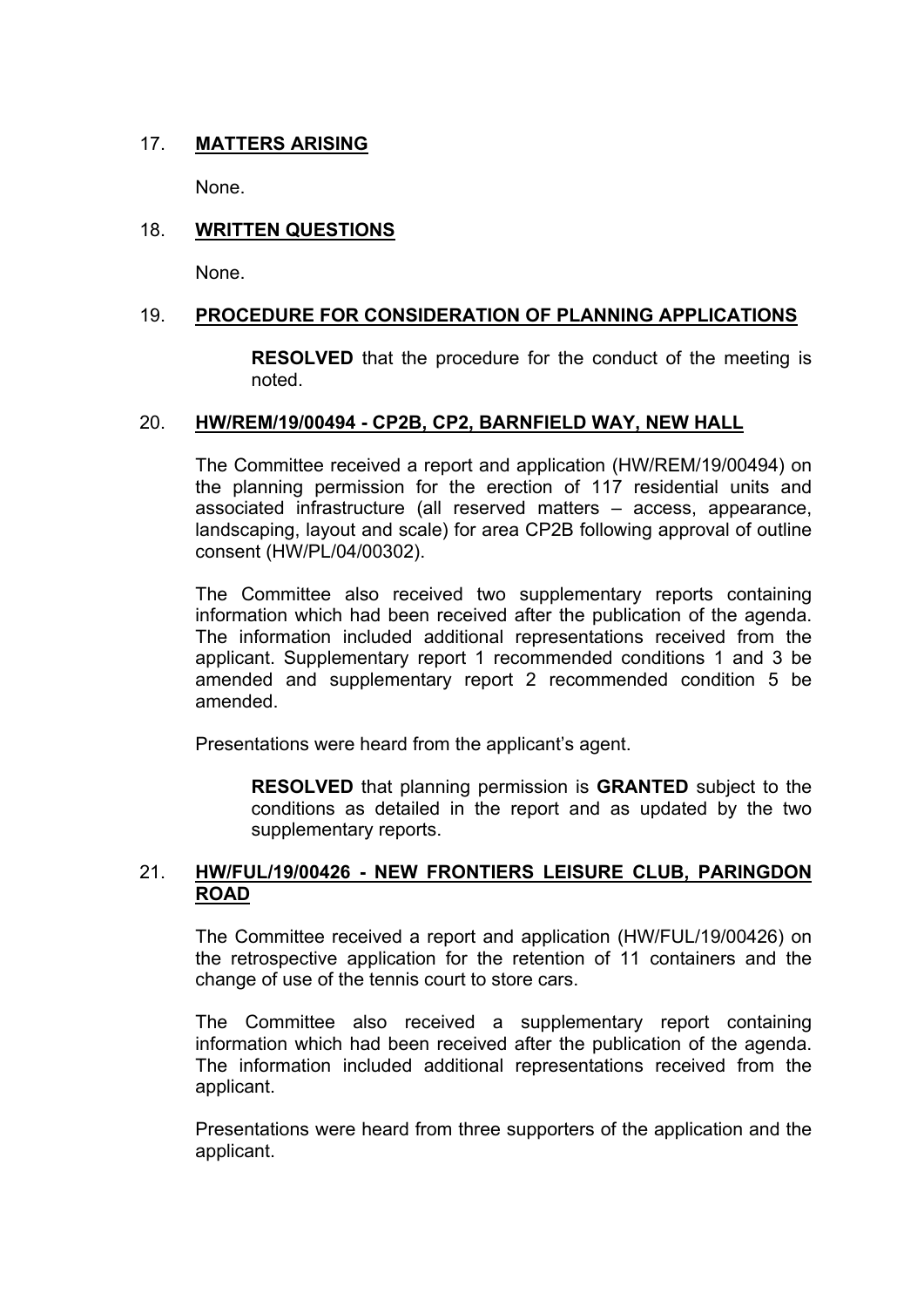Councillor Bob Davis declared a pecuniary interest as a remunerated Council appointed Director of HTS (Property and Environment) Ltd. HTS provided funding to the sports facility, of which he was also a member. Councillor Davis withdrew from the debate.

Councillor Michael Hardware (seconded by Councillor Mike Danvers) proposed that planning permission is deferred to allow for further engagement with the Applicant to consider solutions to the storage but with the view to remove the car parking on the tennis court from the application.

**RESOLVED** that planning permission is **DEFERRED.**

## 22. **HW/OUTAM/19/00474 - POLICE OFFICE KENNELS, 286A FOLDCROFT**

The Committee received a report and application (HW/OUTAM/19/00474) on the planning permission for the erection of 3 no. dwellings with associated car parking and infrastructure.

Presentations were heard from one objector and the applicant's agent.

**RESOLVED** that planning permission is **GRANTED** subject to the conditions as detailed in the report.

#### 23. **HW/HSE/20/00047 - 16 BURNETT PARK**

The Committee received a report and application (HW/HSE/20/00047) on the planning permission for two storey front and rear extensions.

Presentations were heard from two objectors and the applicant.

Councillor Mike Garnett (seconded by Councillor Jean Clark) proposed an additional condition for the working hours. The amendment was carried.

**RESOLVED** that planning permission is **GRANTED** subject to the conditions as detailed in the report and the additional following condition:

No construction work shall be carried out or plant operated other than between the following hours: 08:00 hours to 18:30 hours on Mondays to Fridays; and between 08:00 hours to 13:00 hours on Saturdays. no construction work shall take place on Sundays, Bank Holidays or Public Holidays.

**Reason: in the interest of residential amenity of neighbours and to accord with policy BE1 of the adopted replacement Harlow Local Plan, July 2006**